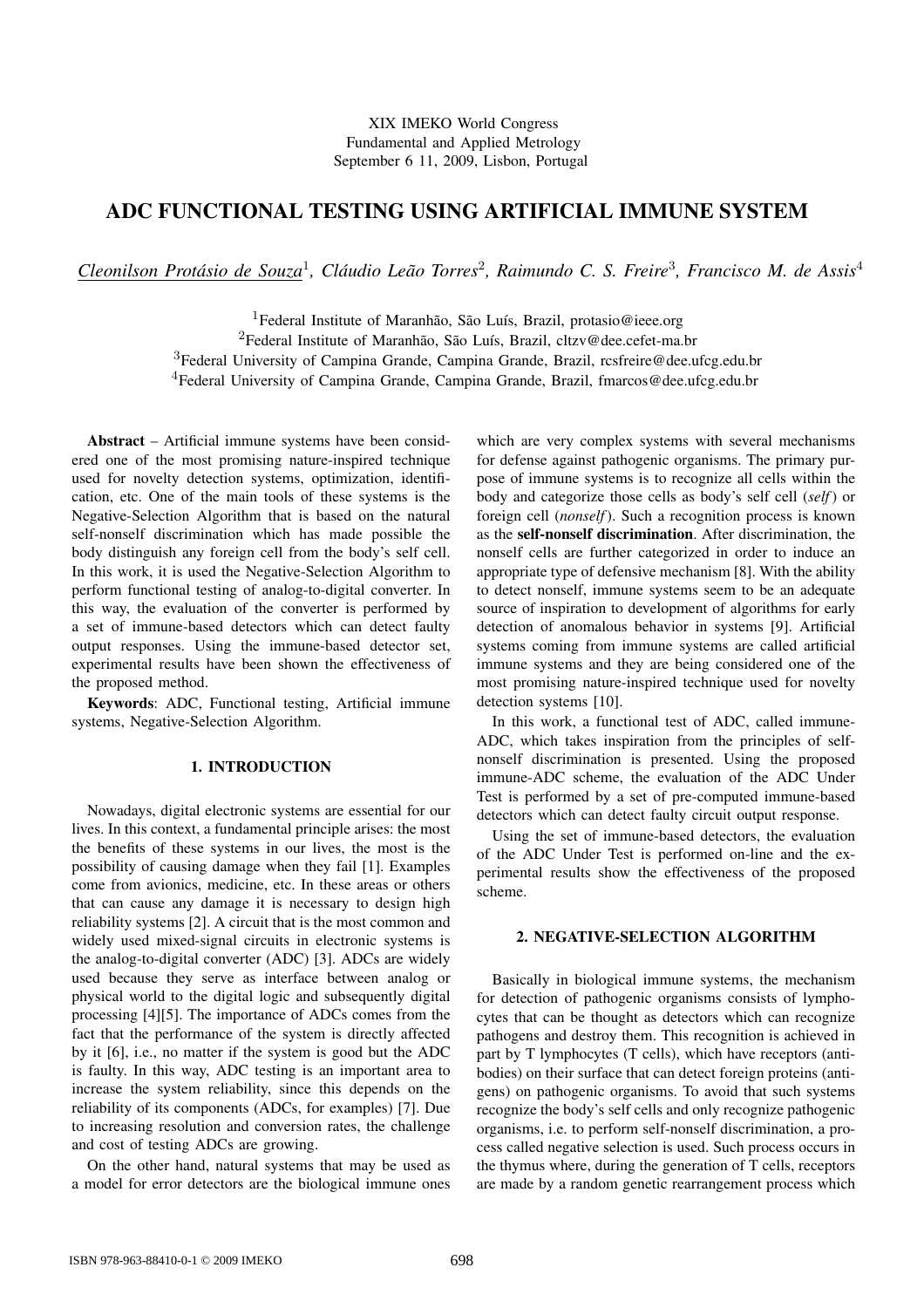eliminates T cells that react against self-proteins. In this way, only T cells that do not bind any self-protein are allowed to leave the thymus [8]. These matured T cells then circulate throughout the body to perform immunological functions to protect against pathogenic organisms.

Based on this self-nonself discrimination, Forrest et al. [11] proposed a negative-selection algorithm for change detection. Such an algorithm generates detectors randomly, and eliminating the ones that detect self, so that the remaining generated detectors can detect (probably) any nonself. The negative-selection algorithm is summarized as follows:

#### • Definition of the data to be protected.

In this phase, it is defined as self the data that need to be protected or monitored. These data can be a collection  $R = \{R_1, R_2, \cdots, R_n\}$  of *l*-length strings over a finite alphabet of cardinality  $q$ . Each of these strings is called self-string.

## • Detector generation phase.

Generate candidate detectors randomly and verify if they match any self-string in  $R$  (according to a specified matching rule, see Section 2.1). If a match is found, the candidate is rejected. Otherwise, it is accepted as detector in the detector set  $D$ . This process is repeated until a desired number of detectors have been generated. The generation phase is illustrated in Figure 1.

## • Monitoring phase.

Monitor  $R$  for changes by continually matching the detectors in  $D$  against  $R$ . If any detector ever matches, then a change is known to have occurred, because the detectors are designed not to match any of the original strings in R. This monitoring phase is illustrated in Figure 2.



Fig. 1. Negative-Selection Algorithm: detector generation phase. Each detector in  $D$  fails to match any string in  $R$ .

If a change in the protected data was viewed as any string that does not belong to the original data, then this algorithm proposes to generate detectors for (almost) all strings not in the original data and it turns out to be feasible mathematically, that is, a fairly small set of detector strings has a very high probability of noticing a random change to the original data [11]. In addition, it turns out to be robust as it detects (probabilistically) any foreign activity rather than looking for specific known patterns of changes [8].



Fig. 2. Negative-Selection Algorithm: monitoring Phase. Monitor  $R$  for changes by continually matching the detectors in  $D$  against R.

The generation phase is the most expensive one since it appears to be computationally difficult to generate valid detectors, which grows exponentially with the size of self collection [11]. However, monitoring phase is the cheapest [11]. In testing area, such facts are advantageous because the generation phase is performed in the design stage and the monitoring phase is performed on-line.

Example: suppose that we have eight 4-bit strings to be protected, i.e., our self-string collection is given by

$$
R = \{0010, 1000, 1001, 0000, 0100, 0010, 1001, 0011\}
$$

The generation phase consists in generating random strings  $(D_0)$ , and then matching the strings of  $D_0$  against the strings in R. Strings from  $D_0$  that match a self-string are rejected. Strings that do not match any self-strings become members of the detector collection  $(D)$ .

Suppose that  $D_0$  contains the following four random strings:

#### 0111 1000 0101 1001

Then, *D* will consist of two strings, 0111 and 0101, the strings 1000 and 1001 will be rejected because each of them matches a string in  $R$ . In practice, the procedure is to generate random strings sequentially, and to continue generating them until  $D$  has a sufficient number of elements.

In monitoring phase, with the collection  $D$  of detectors, the state of self can be monitored by continuous matching strings in  $R$  against strings in  $D$ . Suppose that one bit of the last self string (0011) is changed to produce 0111. Then, at some point in the monitoring phase, it would be noticed that the nonself string 0111 matches one of the detector strings (the string 0111), and a change would be reported.

#### *2.1 Matching Rules*

In negative-selection algorithm, a criterion of matching is necessary since a perfect match between two strings of equal length  $l$  means that at each location in the strings, the symbols are identical. In this case, the matching is completely specific, so a detector will match only a single string. So that detectors could match several strings, i.e., to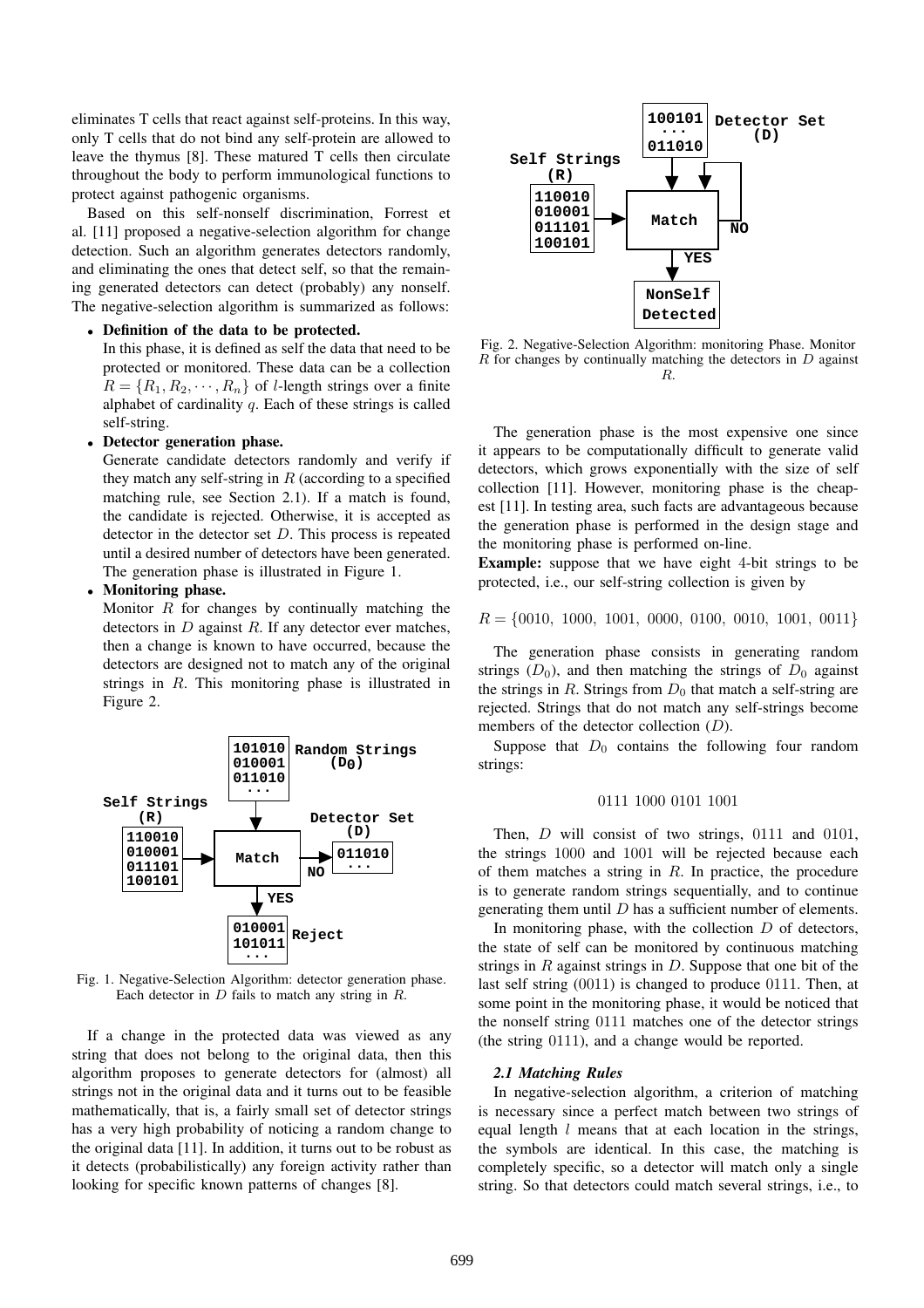increase the capability of detecting, a partial-matching rule is used.

Two partial matching rules are the *r-contiguous* matching rule and the *r-hamming* matching rule. Both the r-contiguous matching rule and the r-hamming matching rule are controlled by the threshold parameter  $r$ . The higher the value of  $r$ , the more specific the match is.

A consequence of using a partial matching rule is that there is a trade off between the value of  $r$  and the number of necessary detectors to detect nonself strings.

The r-contiguous matching rule was proposed by Forrest et al. [11]. It consists in looking for  $r$  contiguous matches between symbols in corresponding positions. Suppose that two strings  $x$  and  $y$  have symbols from an alphabet of cardinality q.

An example based on r-contiguous matching rule is shown in Figure 3.

**x: 1 1 0 0 1 0 1 0 1 0 1 1 1 0 1 0 y: 0 0 1 0 1 0 1 0 0 1 1 0 1 0 1 1** 

Fig. 3. A match under the r-contiguous matching rule, with strings of length  $l = 16$  consisting of symbols from an alphabet with cardinality  $m = 2$  with the matching constraint  $r = 5$ . The strings x and y in the above example will match for all  $r \leq 5$ .

The r-hamming matching rule is based on Hamming distance and consists in looking for r matches between symbols in corresponding positions (not necessary contiguous).

An example based on r-hamming matching rule is shown in Figure 4.



Fig. 4. Matching under the r-hamming matching rule, with strings of length  $l = 16$  consisting of symbols from an alphabet with cardinality  $m = 2$  with the matching constraint  $r = 9$ . The strings x and y in the above example will match for all  $r \leq 9$ .

For r-contiguous matching rule, the probability of two random strings match in at least  $r$  contiguous positions is given by:

$$
P_{M_r^c} \approx q^{-r} \left[ \frac{\left(l-r\right)\left(q-1\right)}{q} + 1 \right] \tag{1}
$$

for  $q^{-r} \ll 1$  [12].

For r-hamming matching rule, the probability of two random strings match in at least  $r$  positions is given by:

$$
P_{M_r^h} = q^{-l} \left( \sum_{i=r}^l {l \choose i} (q-1)^{l-i} \right) \tag{2}
$$

As the probability of one detector does not match a nonself-string is  $1-P_{M_r}$ , and the probability of two detectors does not match a nonself string is  $(1 - P_{M_r})^2$ , and so on, then, the probability of  $h$  detectors fail to detect a nonself string, i. e., the probability of detection error  $P_e$  is given by:

$$
P_e = \left(1 - P_{M_r}\right)^h\tag{3}
$$

#### 3. PROPOSED ADC FUNCTIONAL TESTING

Based on the negative-selection algorithm, this work proposed a functional testing scheme of ADC using an immune approach. Figure 5 shows the primary scheme comprised of an ADC Under Test with resolution of *n*-bits and an ADC of reference with lower resolution *m*-bits where  $m < n$ .  $V_i$ is a ramp signal that is used for stimulating both ADCs. The binary responses of the ADCs form the vector

$$
\dot{R}^i = \{R_1, R_2, \cdots, R_{n-1}, R_n, R_{n+1}, R_{n+2}, \cdots, R_{n+m}\}\
$$

where  $0 \leq i \leq 2^n$ .



Fig. 5. Primary scheme of the proposed immune-based ADC functional testing scheme.

Considering the ADCs are fault-free and applying the ramp signal, it is obtained  $2^n$  digital output vectors  $\hat{R}^i$  or

$$
\dot{R} = \dot{R}^1, \dot{R}^2, \cdots, \dot{R}^{2^n}.
$$



Fig. 6. Complete scheme of the proposed immune-based ADC functional testing scheme.

Let  $R$  be the the data to be protected using NSA. After this, it is generated a set of detectors D using the NSA considering the fault-free ADCs responses as the self-strings. Using the complete scheme shown in Figure 6 that emulates the monitoring phase of NSA, it is possible to test ADC Under test since if any binary response matches a detector,